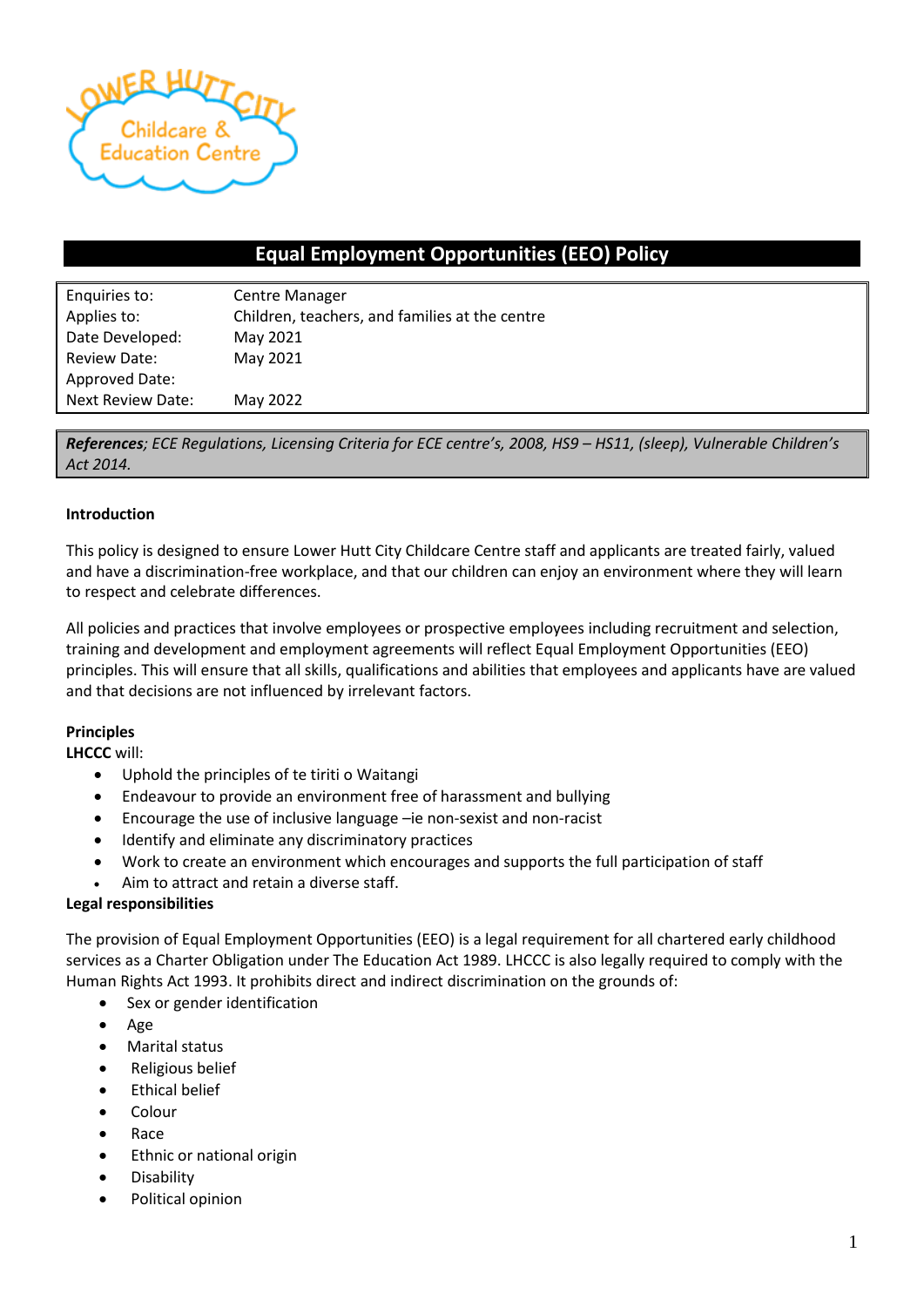- Employment status
- Family status
- Sexual orientation.

Direct discrimination is where personal characteristics that have no relevance to the job are brought into an employment decision. Indirect discrimination occurs where policies or practices appear to be fair, but favour the characteristics of a particular group over another.

Lower Hutt City Childcare Centre human resources policies and practices will support te tiriti o Waitangi and the need for Maori and Pakeha to work in partnership. New Zealand's bi-cultural heritage will be taken into account.

## **EEO target groups**

In New Zealand certain groups are found to be more at risk of employment –related discrimination. These groups, sometimes known as EEO target groups are:

- Maori
- Women
- Pacific Islands people and other ethnic minority groups
- people with disabilities.

Others that can also face discrimination are:

- People with family responsibilities
- Older employees
- Gay and lesbian staff.

Men are not specifically recognised in New Zealand legislation as an EEO target group but they are clearly under represented in the early childhood education sector and could potentially face similar difficulties to those in EEO groups.

People may identify with a number of EEO groups.

### **What's EEO all about?**

**EEO is all about getting the best possible person for the job and providing an environment where everyone is able to participate and compete equitably, to develop to their full potential and be rewarded fairly for their contribution regardless of their differences.**

Most employers appoint or promote on merit - that is ensuring that the person with the best possible qualifications and experience gets the job. While EEO does not involve setting quotas, it does ensure that merit does not focus only on obvious skills. It recognises that target groups may have other skills valuable to employment that should also count. These can include experience and skills gained outside the paid workforce including raising children and voluntary work, speaking more than one language and the ability to adapt and cope with a disability.

People from identified target groups will not have an unfair advantage over others but they won't be unfairly disadvantaged either.

EEO will benefit the centre by:

- Encouraging the full use of all the talents and skills of LHCCC employees. This provides a better service to children, parents and the community.
- Increasing the chances of getting the best possible person for the job. This should reduce the possibility of hiring the wrong person to begin with.
- Improving the working environment. When people feel valued and recognised, their morale is higher and they work better.
- Helping to avoid unlawful practices that could involve costly lawsuits.
- Showing parents and the wider community that LHCCC is responsive and responsible at working towards eliminating discrimination and keeping up with changing social values.